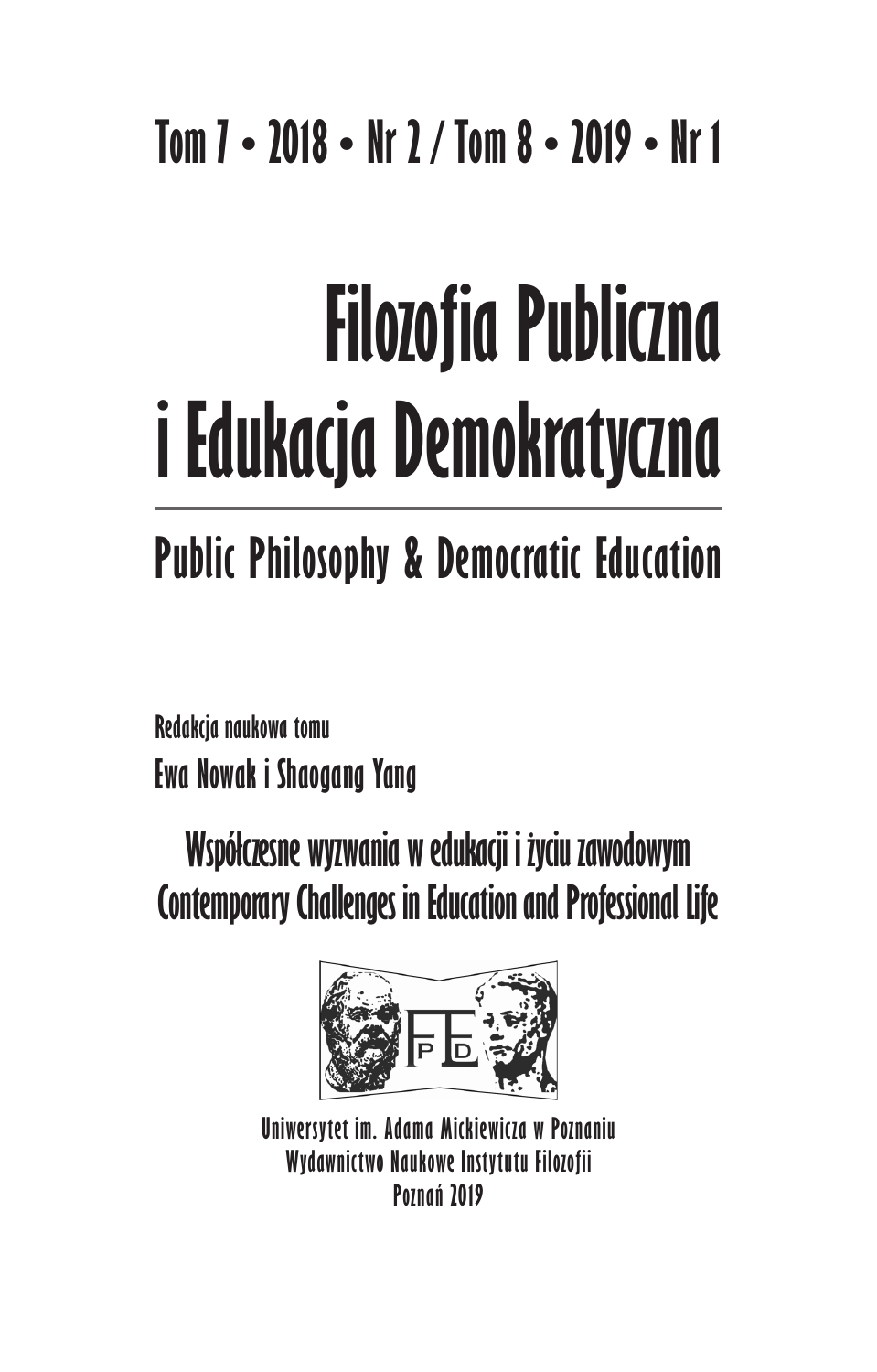### **Contents**

#### **I. Ex corpore scientiae philosophici fundamentalis**

**Marian A. Wesoły •** *Aristotle's book on the dianoetic (intellectual) dispositions ("Eth. Nic." VI)* **6 Aristotle •** *Nicomachean Ethics. Book VI* **18**

#### **II. Reflecting on Modernity and Postmodernity**

**Steffen Dietzsch •** *Lügenbegriffe und Lügenpraxis in der Moderne* **38 Steffen Dietzsch •** *Concepts of lies and lie practices in the modern era* **58 Gang Deng •** *The origins of postmodern moral relativism* **77**

#### **III. Contemporary Challenges in Education and Professions**

**Iga Maria Schmiljun, André Schmiljun •** *Why "Philosophizing with children" in primary schools?* **96**

**Shaogang Yang, Zhuo Liu •** *On the construction of the system for forensic psycholinguistics* **109**

**Claudia G. Ammann •** *'The way we judge'. Observers' assessing of elder care decisions of adult children who had been abused by the parents and the ultimate attribution error* **128**

#### **IV. Philosophy and Law**

**Cătălin Mamali, Mircea Kivu, Jan Kutnik •** *Conflicting representations on Armenian genocide: exploring the relational future through self-inquiring technique* **168**

**Sebastian Matyjek •** *Legal highs – unpredictable drugs. Social and legal problem* **251**

**Marcin Pieniążek •** *Applying legal narratives. Some comments on Bernard Jackson's sociolinguistic approach in legal semiotics* **274**